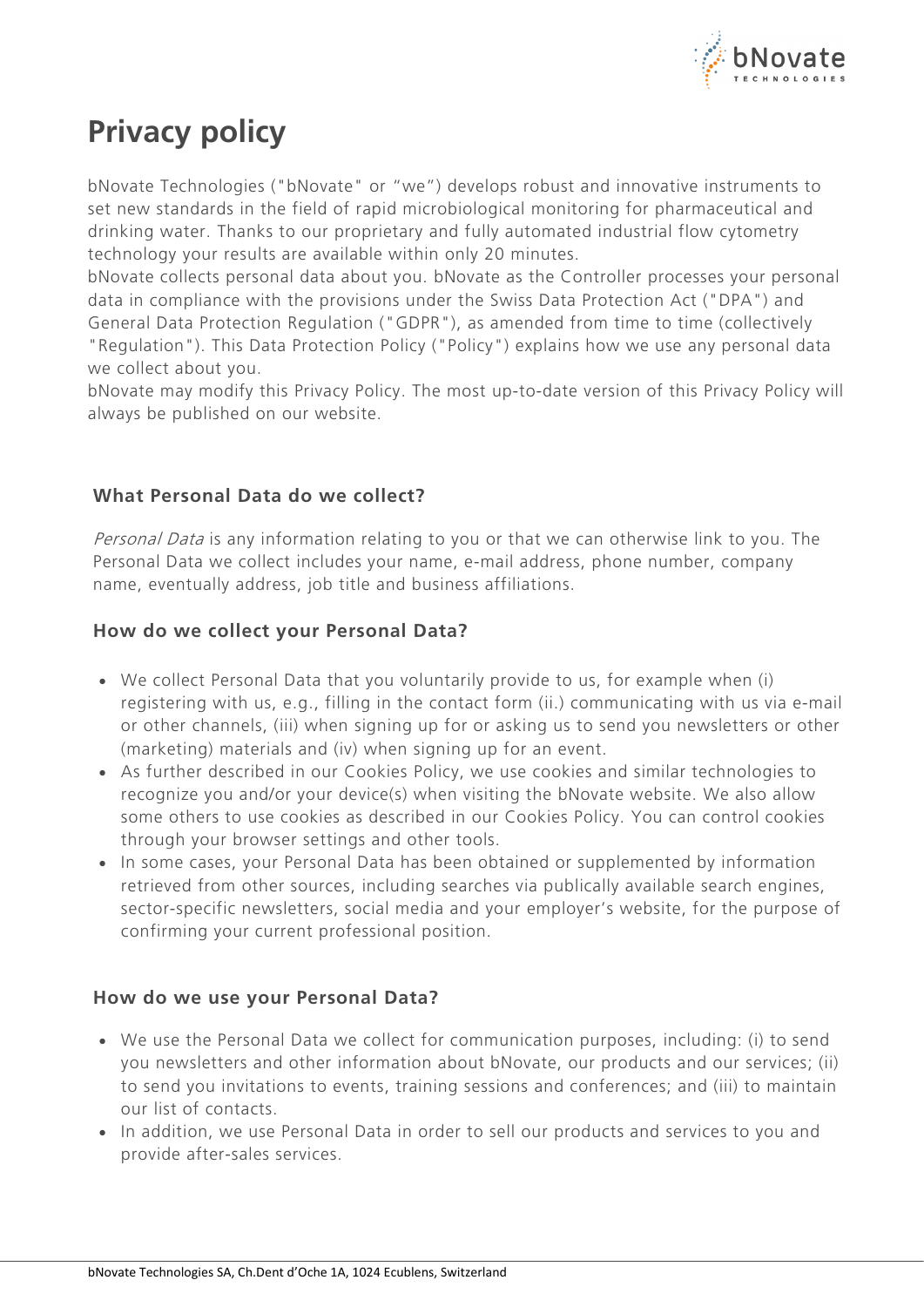

## **Why do we process your Personal Data and on what legal basis?**

As set out above we process your Personal Data for communication purposes. We rely on our legitimate interests in maintaining business relationships and communicating with you as a business contact, about bNovate's activities and events. We consider that our legitimate interests are in compliance with the Regulation and your legal rights and freedoms. You can request to be removed from our distribution lists at any time. Upon such request, we will cease to send you such communication and invitations.

Furthermore, we process your Personal Data where necessary in order to perform a contract or to meet legal requirements.

### **Where is your Personal Data stored? / Where is your Personal Data transferred?**

- bNovate is a Swiss company which stores your Personal Data on servers in Switzerland and they can be stored on servers of the global website company Wix in the United States, Ireland, South Korea, Taiwan and Israel.
- We may disclose your Personal Data to other bNovate affiliates worldwide that agree to treat it in accordance with this Privacy Policy. Personal data may also be transferred to third parties who act for or on our behalf, for further processing in accordance with the purpose(s) for which the data were originally collected or may otherwise be lawfully processed, such as services delivery, evaluating the usefulness of this website, marketing, data management or technical support. These third parties, have contracted with us to only use Personal Data for the agreed upon purpose, and not to sell your personal information to third parties, and not to disclose it to third parties except as may be required by law, as permitted by us or as stated herein.
- We do not make your Personal Data available to any third party other than third parties.

### **How long do we keep your Personal Data?**

Your Personal Data will be saved for the specified purposes mentioned above for as long as you are a business contact to us or longer periods where required for legal and/or regulatory reasons.

### **Data Security**

bNovate has implemented appropriate technical and organisational security measures to help protect your Personal Data against loss and to safeguard against access by unauthorised persons.

### **Your Rights**

You have the right to know what Personal Data we process about you and may request a copy. You are also entitled to have incorrect Personal Data about you corrected and you may in some cases ask us to delete your Personal Data. You can also object to certain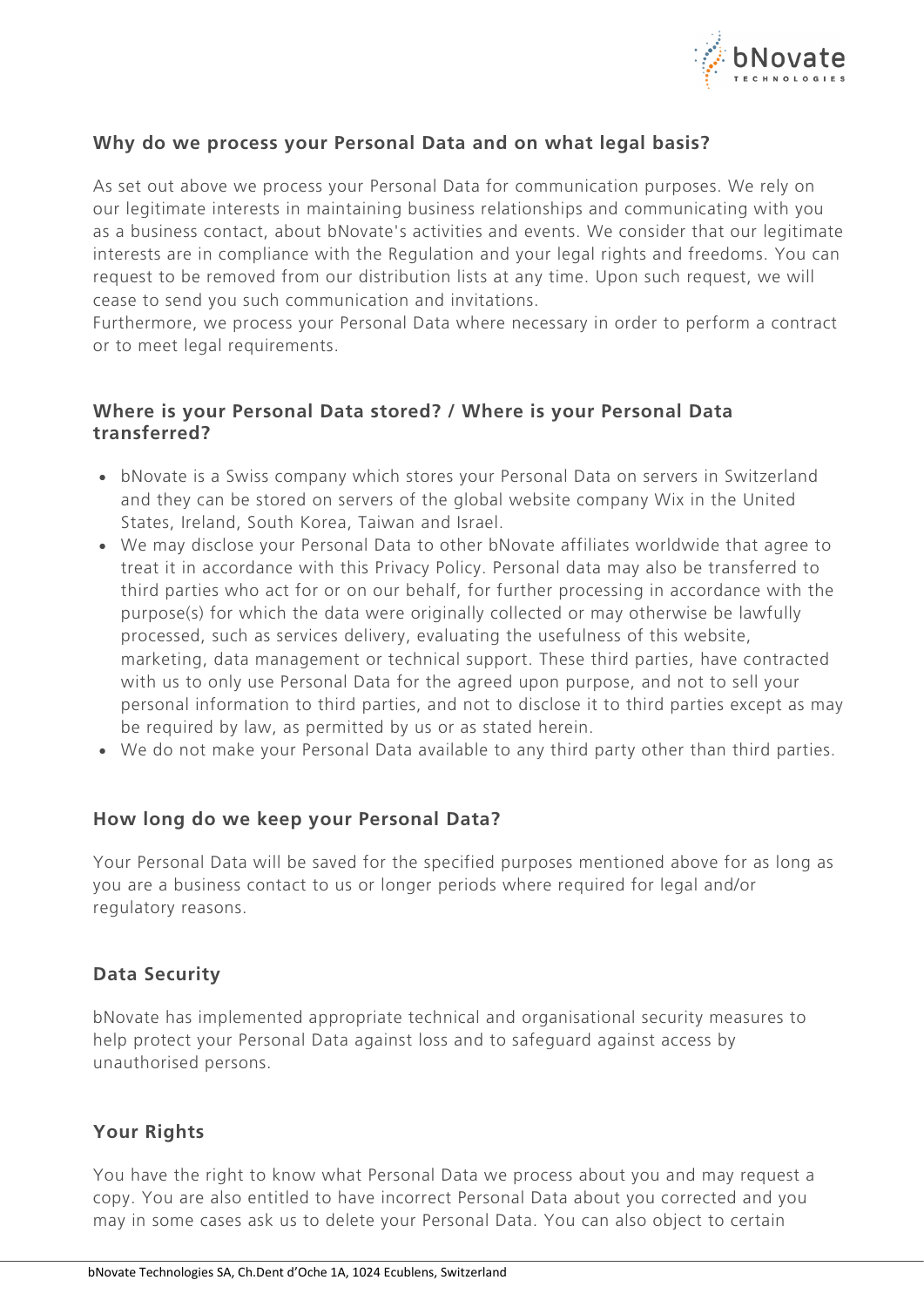

Personal Data about you being processed and request that processing of your Personal Data be limited. Please note that the limitation or deletion of your Personal Data may mean we will be unable to provide the communications and invitations described above. You also have the right to receive your Personal Data in a machine-readable format and have the data transferred to another party responsible for data processing. Any of those requests concerning those rights can be addressed through our [contact form](https://www.bnovate.com/contact). If you disagree with how we process your Personal Data, you are also entitled to report this to the Swiss Federal Data Protection and Information Commissioner (FDPIC) and/or to the competent supervisory authorities in the EU.

# How to contact us

If you have any questions about how we process your Personal Data, please feel free to contact us via the [contact form.](https://www.bnovate.com/contact)

# **Cookies Policy**

bNovate Technologies uses cookies on its Website. By using the Website, you consent to the use of cookies.

bNovate's Cookies Policy explains what cookies are, how we use cookies, your choices regarding cookies and further information about cookies.

# What are cookies?

Cookies are small pieces of text sent to your web browser by a website you visit. A cookie file is stored in your web browser and allows the Service or a third-party to recognize you and make your next visit easier and the Service more useful to you.

Cookies can be "persistent" or "session" cookies. Persistent cookies remain on your personal computer or mobile device when you go offline, while session cookies are deleted as soon as you close your web browser.

# How bNovate uses cookies

When you use and access the Service, bNovate or third parties may place a number of cookies files in your web browser.

bNovate uses cookies for the following purposes:

# • **Site preferences cookies**

In order to provide you with a great experience on our site we provide the functionality to set your preferences for how this site runs when you use it. In order to remember your preferences, we need to set cookies so that this information can be called whenever you interact with a page is affected by your preferences.